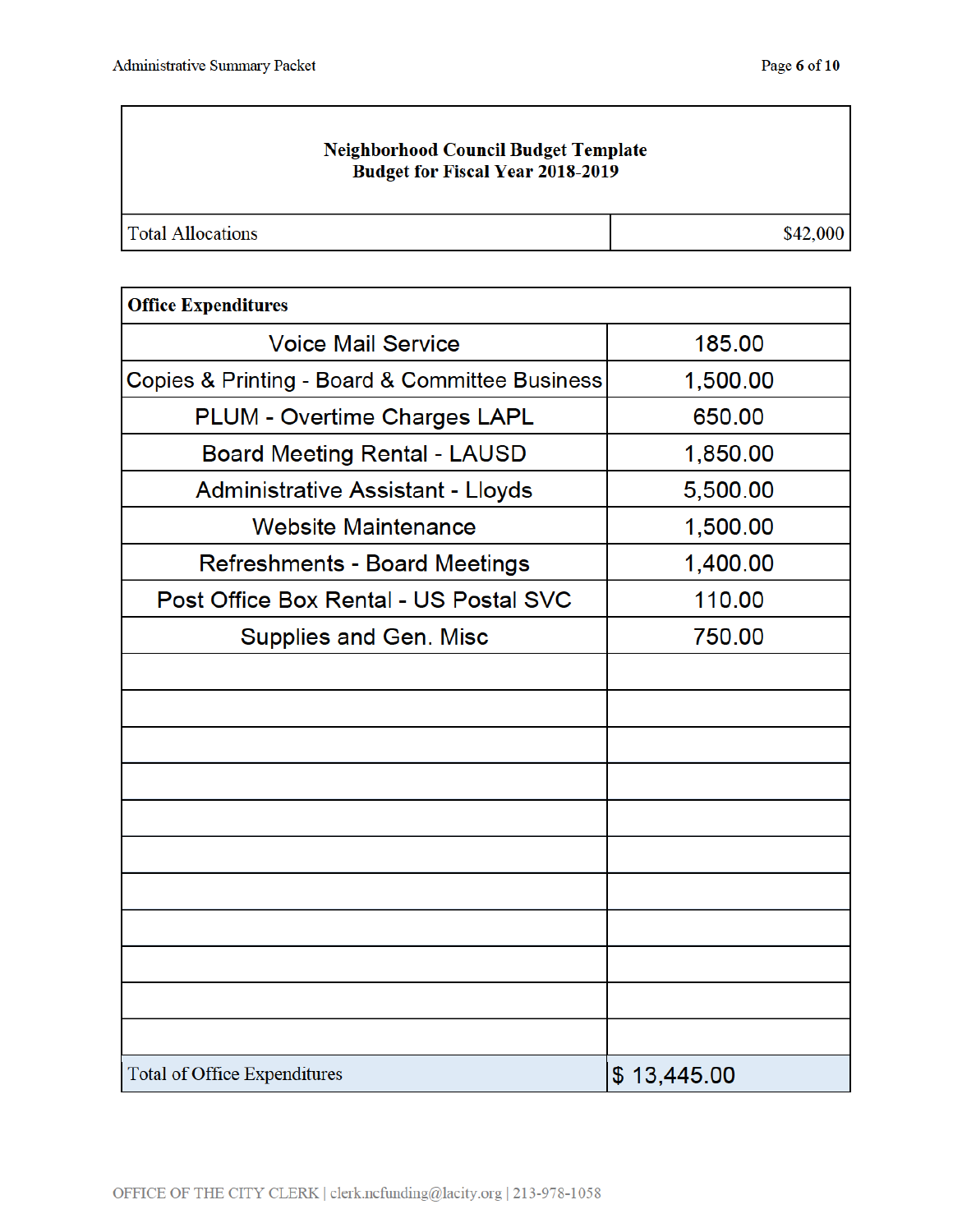| <b>Outreach Expenditures</b>          |             |
|---------------------------------------|-------------|
| Movie Series at VNSO Park             | 5,000.00    |
| <b>Sherman Oaks Street Fair</b>       | 450.00      |
| <b>Spring Tree Give A Way</b>         | 1,300.00    |
| <b>Public Safety Events</b>           | 3,000.00    |
| VANC, LA Congress, Budget Advocate    | 1,000.00    |
| <b>Events TBD</b>                     | 1,805.00    |
|                                       |             |
|                                       |             |
|                                       |             |
|                                       |             |
|                                       |             |
| <b>Total of Outreach Expenditures</b> | \$12,555.00 |

| <b>Election Expenditures</b>                 |            |
|----------------------------------------------|------------|
| <b>Election Outreach Material and Events</b> | 5,000.00   |
|                                              |            |
|                                              |            |
|                                              |            |
|                                              |            |
|                                              |            |
|                                              |            |
|                                              |            |
|                                              |            |
|                                              |            |
| <b>Total Election Expenditures</b>           | \$5,000.00 |